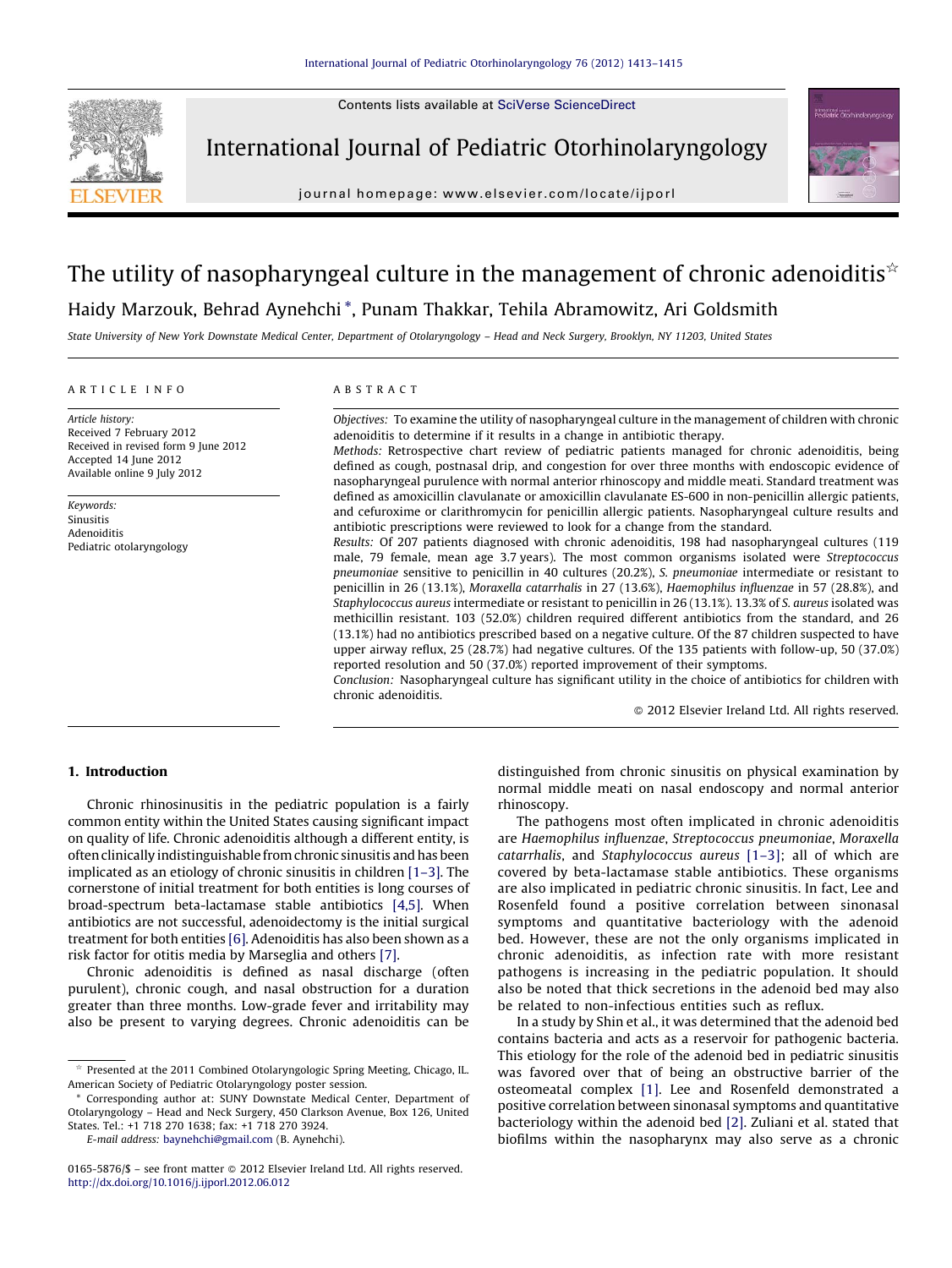reservoir for bacterial pathogens in patients with chronic rhinosinusitis [\[3\].](#page-2-0)

To date, utilization of nasopharyngeal cultures guiding antibiotic therapy is not the standard of care. Additionally, empiric broad-spectrum coverage may lead to antibiotic resistance, with no assurance of adequate coverage for patients acutely infected with resistant organisms. Our goal therefore, is effective treatment within the narrowest coverage range possible. The objective of this study is to examine the utility of nasopharyngeal culture in providing more specific antibiotic coverage for children with chronic adenoiditis and whether its results will cause any change in the choice of antibiotics.

## 2. Methods

After approval by our institution's Institutional Review Board, we conducted a retrospective chart review of patients treated at the Long Island College Hospital from January 2008 to January 2010. All children (age range 6 months to 12 years) undergoing treatment of chronic adenoiditis were included. Chronic adenoiditis was defined as symptoms of chronic cough, postnasal drip, and congestion for over three months with normal anterior rhinoscopy and middle meati on nasal endoscopy, but with evidence of purulence in the nasopharynx. Children with immunocompromised status including, but not limited to, immunodeficiency syndromes, diabetes mellitus, undergoing chemotherapy, or chronic steroid dependence, were excluded from the study. Children with craniofacial syndromes, history of cleft palate, prior adenoid surgery, or no prior nasopharyngeal culture were also excluded from the study.

Data collection was planned a priori and conducted using a standardized data collection form. Charts were reviewed by one of the authors using this form. Information was collected regarding the signs and symptoms of chronic adenoiditis, history of otitis media with effusion, history of gastroesophageal reflux disease (GERD) or current reflux symptoms, the child's daily environment (home, daycare, or school), allergies, and smoking exposure. The results of nasopharyngeal cultures (which were taken under endoscopic guidance from the adenoid bed), the type and duration of antibiotic therapy, and any changes in treatment based on the culture results were recorded.

## 3. Results

Of 207 patients diagnosed with chronic adenoiditis based on the above mentioned criteria, 198 had nasopharyngeal cultures (119 male, 79 female, mean age 3.7 years). Table 1 outlines the demographic data regarding the patient cohort, and Table 2 summarizes the common symptoms and historical findings. The majority of patients either had frequent cough (70.0%), while only 26.6% of patients with available data had rhinorrhea. Throat clearing and halitosis were uncommon. Reflux symptoms were reported in 29%, and only 9.7% had a history of being treated for reflux in the past. On physical examination [\(Table 3\)](#page-2-0), most patients had a normal anterior rhinoscopy with secretions found in the nasopharynx, and 42.5% had evidence of reflux on physical examination. Middle ear effusions were recorded in 53.1% of children.

The most common organisms isolated were S. pneumoniae sensitive to penicillin in 40 cultures (20.2%), S. pneumoniae intermediate or resistant to penicillin in 26 (13.1%), M. Catarrhalis sensitive to penicillin in 27 (13.6%), H. influenzae sensitive to penicillin in 57 (28.8%), and S. Aureus intermediate or resistant to penicillin in 26 (13.1%). 13.3% of S. aureus isolated was methicillin resistant S. Aureus (MRSA). [Table 4](#page-2-0) summarizes the culture results.

| Table 1 |                       |
|---------|-----------------------|
|         | Patient demographics. |

| Characteristic   | No. (%)        | Mean (range)  |
|------------------|----------------|---------------|
| Age, years       | Mean 3.7 years | $3.7(0.3-12)$ |
| Gender           |                |               |
| Male             | 119 (60.1%)    |               |
| Female           | 79 (39.9)      |               |
| Ethnicity/race   |                |               |
| Non-hispanic     | 92 (44.4%)     |               |
| Hispanic         | 2(0.9)         |               |
| White            | 90(43.5)       |               |
| African American | 0              |               |
| Unknown          | 23 (11.2%)     |               |
|                  |                |               |

Among 198 patients, 103 (52.0%) required different antibiotics from the standard (amoxicillin clavulanate, amoxicillin clavulanate ES-600, cefuroxime, or clarithromycin in penicillin allergic patients), and 26 (13.1%) had no antibiotics prescribed based on a negative nasopharyngeal culture. The decision of whether to prescribe cefuroxime or clarithromycin to penicillin allergic patients was based on the severity of the allergic reaction (i.e. rash vs. anaphylaxis). Patients were given weaker antibiotics or switched to antibiotics to cover resistant organisms based on the sensitivities on culture. The most common incidence of this is prescribing clindamycin for MRSA. Of the 87 children suspected to have upper airway reflux, 25 had negative cultures. Of the 135 patients with follow up appointments, 50 reported resolution and

#### Table 2

Common symptoms and medical history.

| Symptom/history                           | No. (%)    |
|-------------------------------------------|------------|
| Rhinorrhea                                |            |
| Present                                   | 17(8.2)    |
| Unknown                                   | 106 (51.2) |
| Chronic cough                             | 125 (60.4) |
| Throat clearing                           |            |
| Present                                   | 6(2.9)     |
| Unknown                                   | 10(4.8)    |
| Halitosis                                 |            |
| Present                                   | 38 (18.4)  |
| Unknown                                   | 10(4.8)    |
| <b>Bottle feeding</b>                     |            |
| Not current                               | 171 (68.1) |
| Current                                   | 24 (11.6)  |
| Unknown                                   | 12(5.8)    |
| Recurrent acute otitis media              |            |
| Present                                   | 50 (24.1)  |
| Unknown                                   | 3(1.5)     |
| Chronic otitis media with effusion        |            |
| Present                                   | 44 (21.3)  |
| Unknown                                   | 24 (11.6)  |
| Obstructive sleep apnea                   | 5(2.4)     |
| Current reflux symptoms                   |            |
| Present                                   | 60 (29.0)  |
| Unknown                                   | 9(4.3)     |
| Reflux treatment history                  |            |
| Yes                                       | 20 (9.7)   |
| Unknown                                   | 4(1.9)     |
| Prior adenoidectomy                       | 2(1.0)     |
| History of environmental allergies        | 26 (12.6)  |
| Food allergy                              | 24 (11.6)  |
| History of gastroesphageal reflux disease |            |
| Present                                   | 44 (21.3)  |
| Unknown                                   | 11(5.3)    |
| Daily environment                         |            |
| Daycare of school                         | 100 (48.3) |
| Home                                      | 69 (33.3)  |
| Unknown                                   | 38 (18.4)  |
| Smoking exposure                          |            |
| Present                                   | 9 (4.3)    |
| Unknown                                   | 16 (7.7)   |